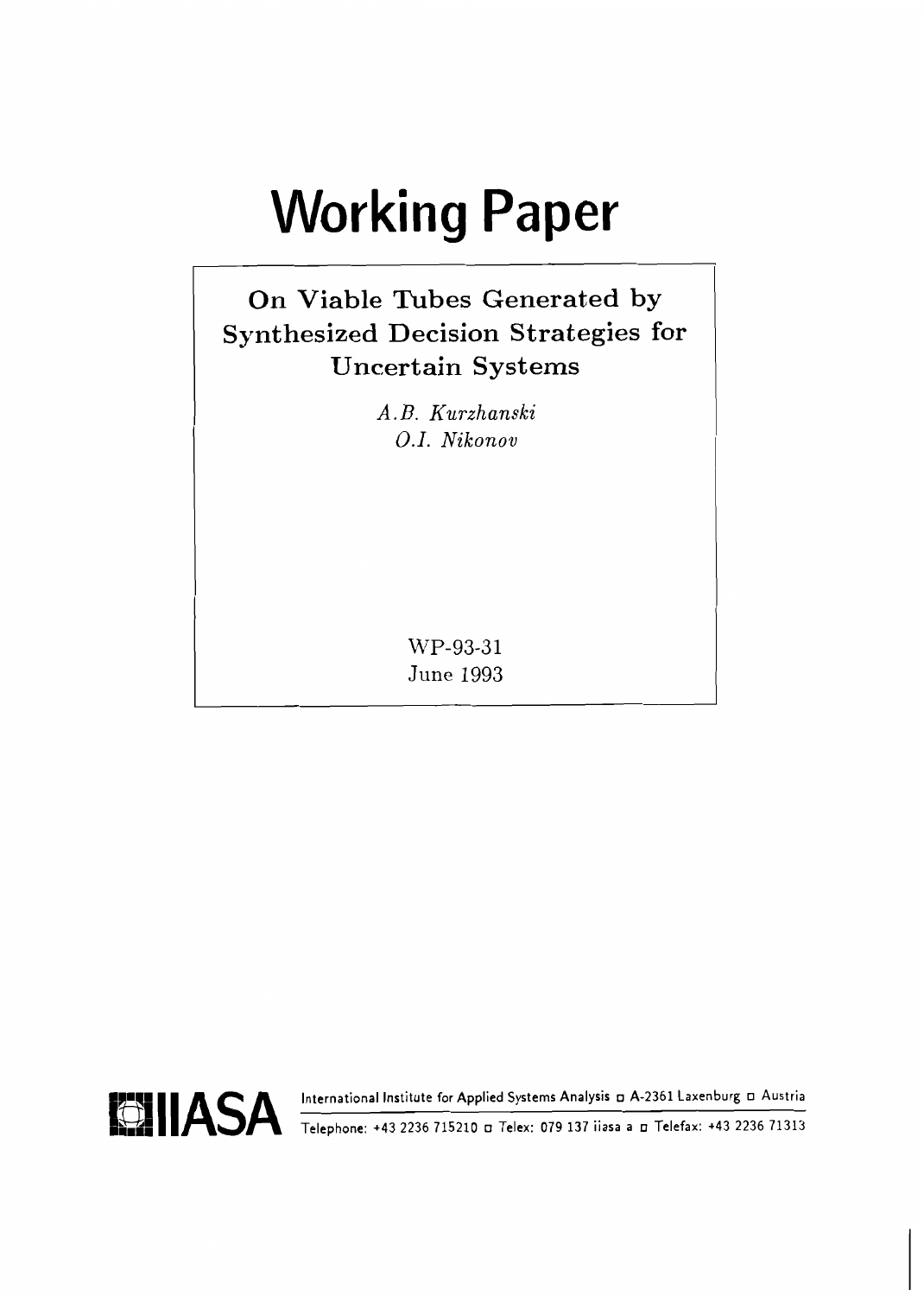# **On Viable Tubes Generated by Synthesized Decision Strategies for Uncertain Systems**

*A. B. Kurzhanski*  **0.1.** *Nikonov* 

> **WP-93-31 June 1993**

**Working Papers are interim reports on work of the International Institute for Applied Systems Analysis and have received only limited review. Views or opinions expressed herein do not necessarily represent those of the Institute or of its National Member Organizations.** 

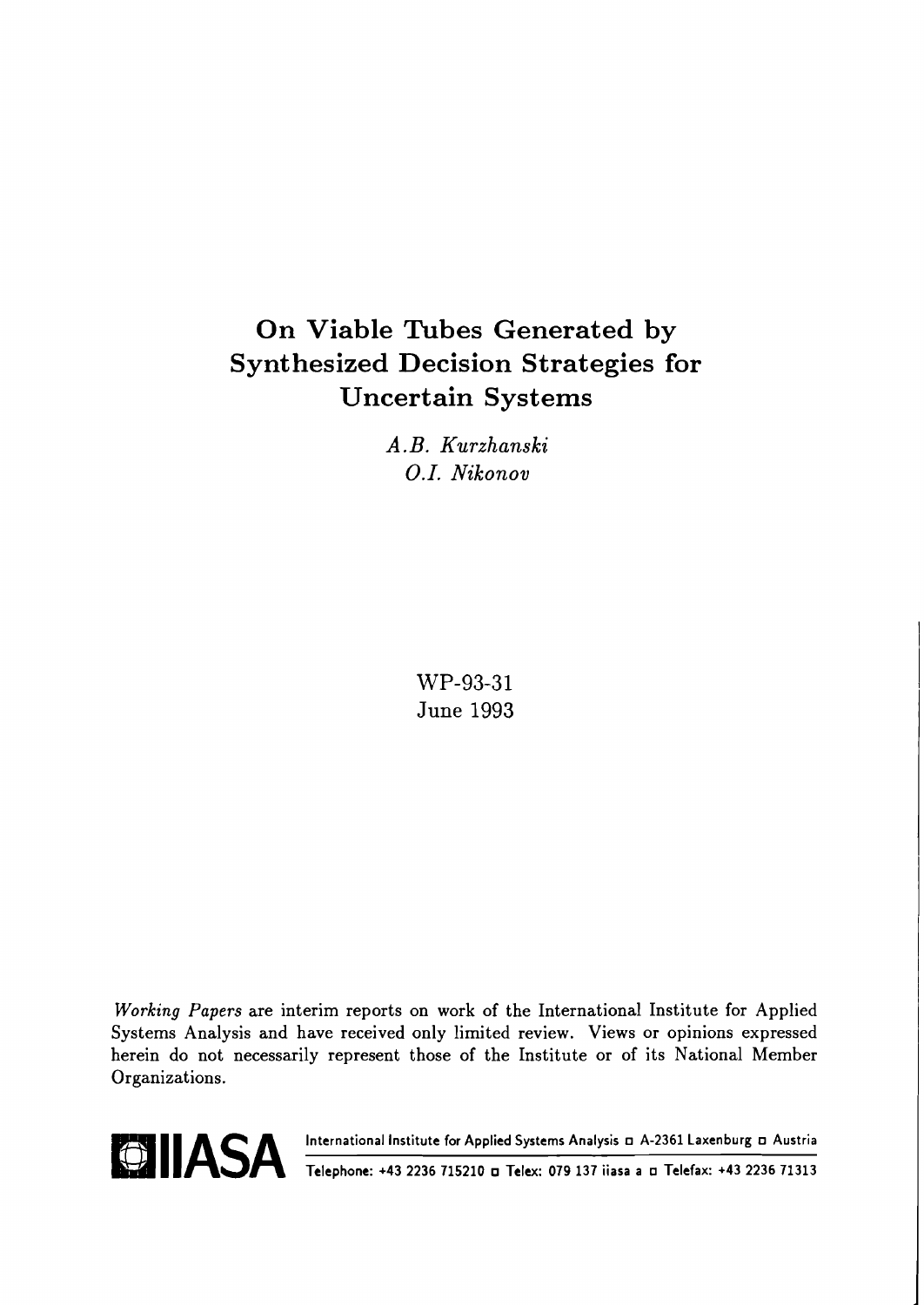#### **Preface**

One of the basic goals of dynamic models in systems theory is to reflect both the uncertainty in the model and the ability to describe the models' behavior through appropriate decisions (controls). These are generally figured out through the feedback principle on the basis of the on-line position of the system. The aim of such synthesizing control strategies is usually to ensure viability properties and also to achieve some terminal goals despite of the incomplete information about the process.

In this paper a mathematical scheme for solving such problems with the techniques of set-valued calculus is given. The results were mostly achieved within the activity plan of the Dynamic Systems Project at IIASA.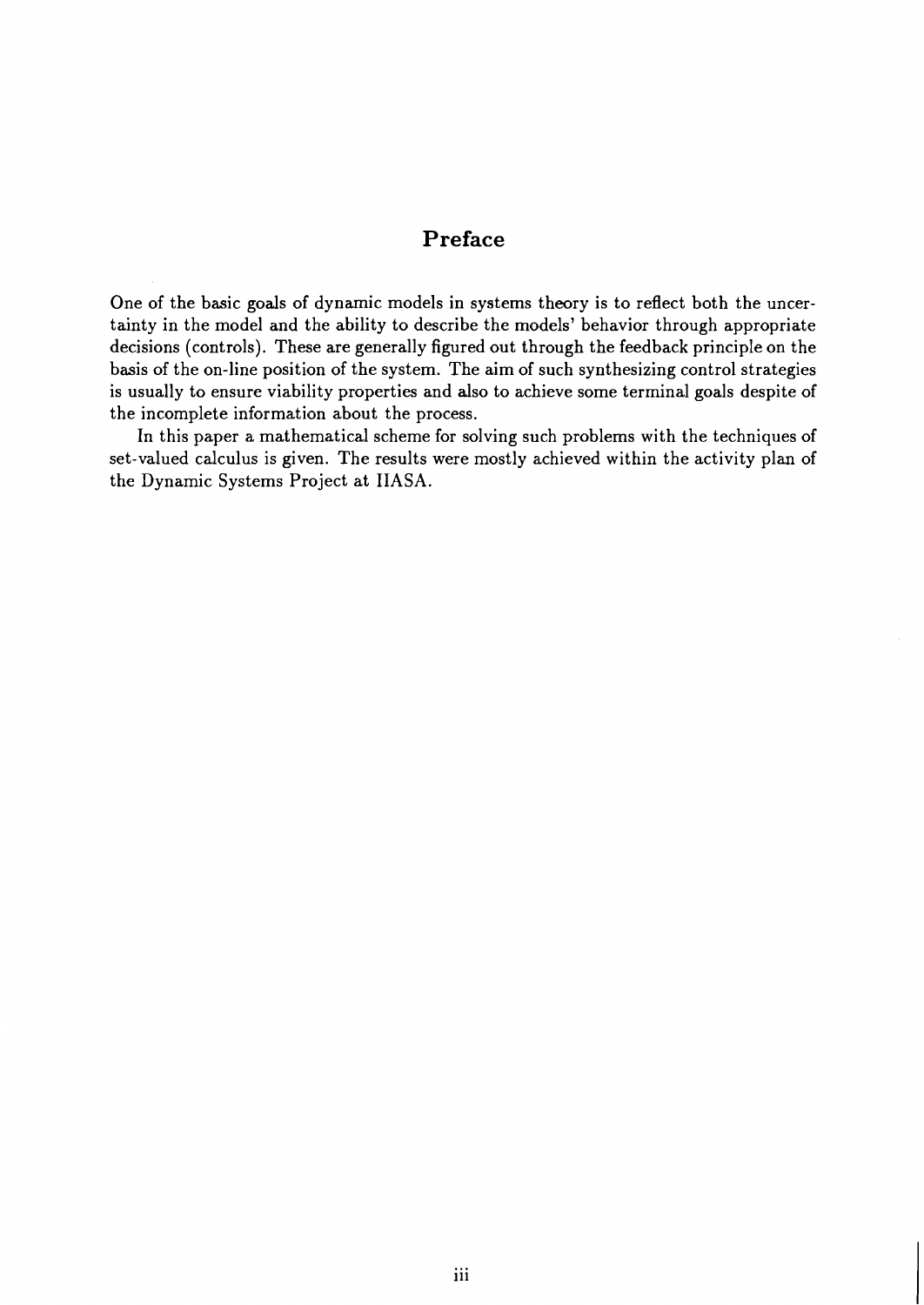# **On Viable Tubes Generated by Synthesized Decision Strategies for Uncertain Systems**

**A.B. Kurzhanski** 

0.1. **Nikonov** 

# **Introduction**

This paper deals with the description of synthesized trajectories in the target problem for viable systems with input uncertainty. It is shown that the tubes of such trajectories could be described without calculating the synthesizing decision strategies but only through the solution of a system of coupled "funnel equations" with set-valued state space variables. The variety of all possible synthesizing decisions (the set-valued feedback controls) could be then derived from these solutions. It turns out that each of these feedback controls generates one and the same synthesized solution tube - the viable trajectory of the synthesized system [I.].

The paper is based on the techniques of set-valued calculus **[2].** 

# **1 The Problem of Nonlinear Control Synthesis**

Let us start with a linear system

$$
\dot{x} = A(t)x + u + f(t), \quad t_0 \le t \le t_1,
$$
\n(1.1)

with restrictions on the control

 $u \in \mathcal{P}(t)$  $(1.2)$ 

the uncertain input

$$
f(t) \in Q(t) \tag{1.3}
$$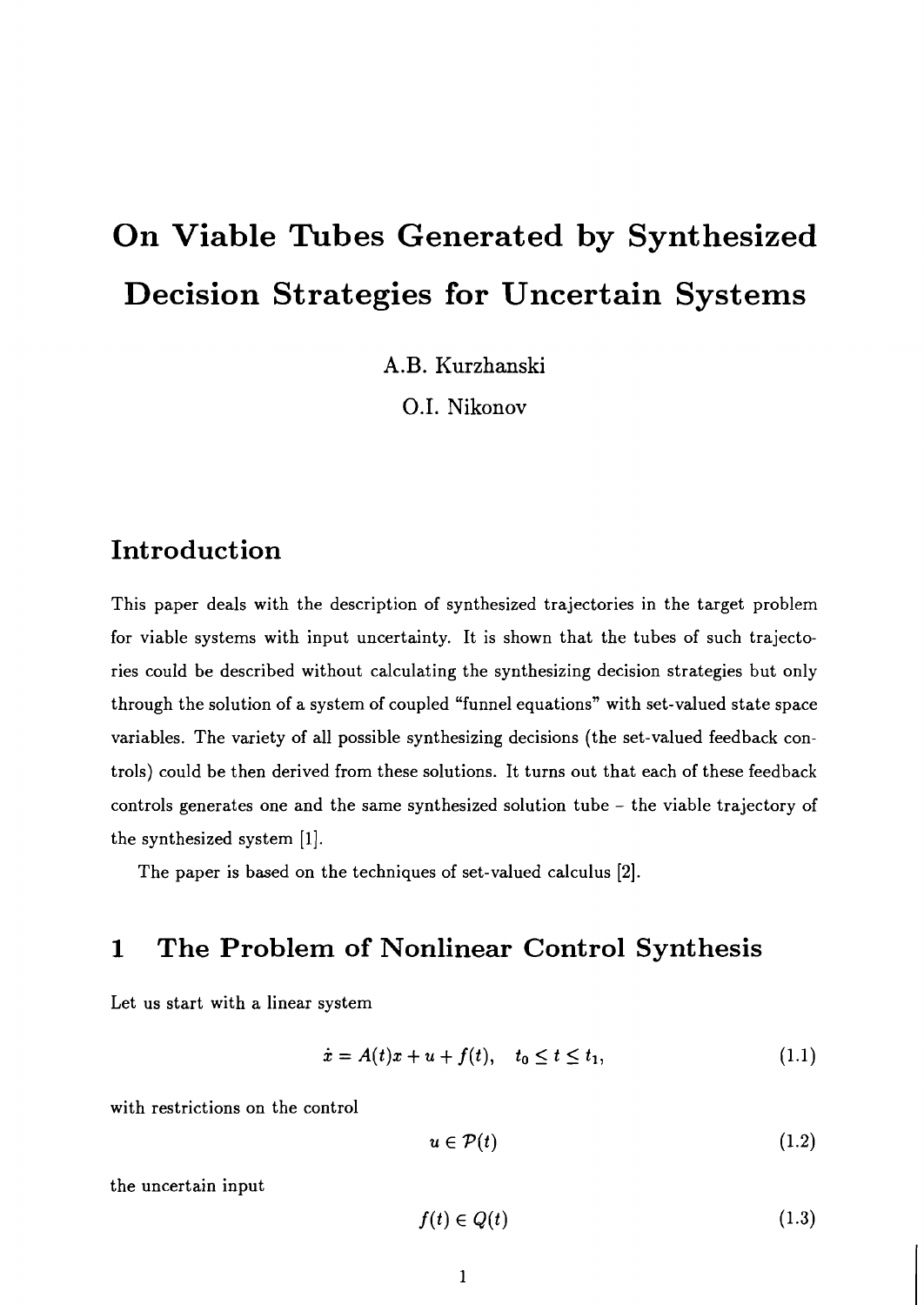and the state space vector

$$
x(t) \in Y(t). \tag{1.4}
$$

Here  $\mathcal{P}(t)$ ,  $Q(t)$ ,  $Y(t)$  are convex compact-valued multifunctions, continuous in t. Given a convex compact terminal set  $M$ , the objective is to find a (set-valued) synthesizing control strategy  $u = U(t, x)$ , such that all the solutions to the differential inclusion

$$
\dot{x} \in \mathcal{U}(t, x) + Q(t),\tag{1.5}
$$

that start at a given point  $x_{\tau} = x[\tau], \tau < t_1, x_{\tau} \in W[\tau]$ , would satisfy both the state constraint (1.4) and the terminal inclusion

$$
x[t_1] \in \mathcal{M}.\tag{1.6}
$$

Here  $W[\tau] = W(\tau, t_1, \mathcal{M})$  is the solvability set for the latter problem, which is the "largest" of sets with respect to inclusion from which the solution does exist at all.

In general, the map  $u = \mathcal{U}(t, x)$  is nonlinear. The respective class of feasible strategies  $\mathcal{U}(t, x)$  will be specified below.

As it was indicated in [4] the multivalued function  $W[t]$  satisfies an evolution equation with set-valued solutions, which is

$$
\lim_{\sigma \to 0} \sigma^{-1} h_+ = (W(t - \sigma) + \sigma Q(t), W(t) \cap \mathcal{Y}(t) - \sigma \mathcal{P}(t)) = 0,
$$
\n
$$
W(t_1) \subseteq \mathcal{M},
$$
\n(1.7)

where  $h_+(X', X'')$  is the Hausdorff semidistance for  $X', X'' \in \text{ comp }\mathbb{R}^n$ , namely  $h_+(X', X'') =$ inf { $\epsilon$  :  $X'' + \epsilon S(0) \supseteq X'$ }, where  $S(x^*) = \{x : (x - x^*, x - x^*) \leq 1\}.$ 

This is true however, under the assumptions that there exists a tube  $\epsilon S(x^*(t))$ , such that

$$
\varepsilon S(x^*(t))\subseteq \mathcal{Y}(t) ,
$$

for some continuous function  $x^*(t)$  and some  $\varepsilon > 0$ . Then the solution to (1.7), namely a solution tube  $\mathcal{W}[t]$ , does exist, but may not be unique. It was proved that  $W[t]$  is the maximal solution to equation (1.7) or namely that

$$
\mathcal{W}[t] \subseteq W[t], \quad t_0 \leq t \leq t_1,
$$

for any solution  $W[t]$  to equation (1.7).

Clearly,  $W[t] \subseteq \mathcal{Y}(t)$  for all  $t \in [t_0, t_1]$ .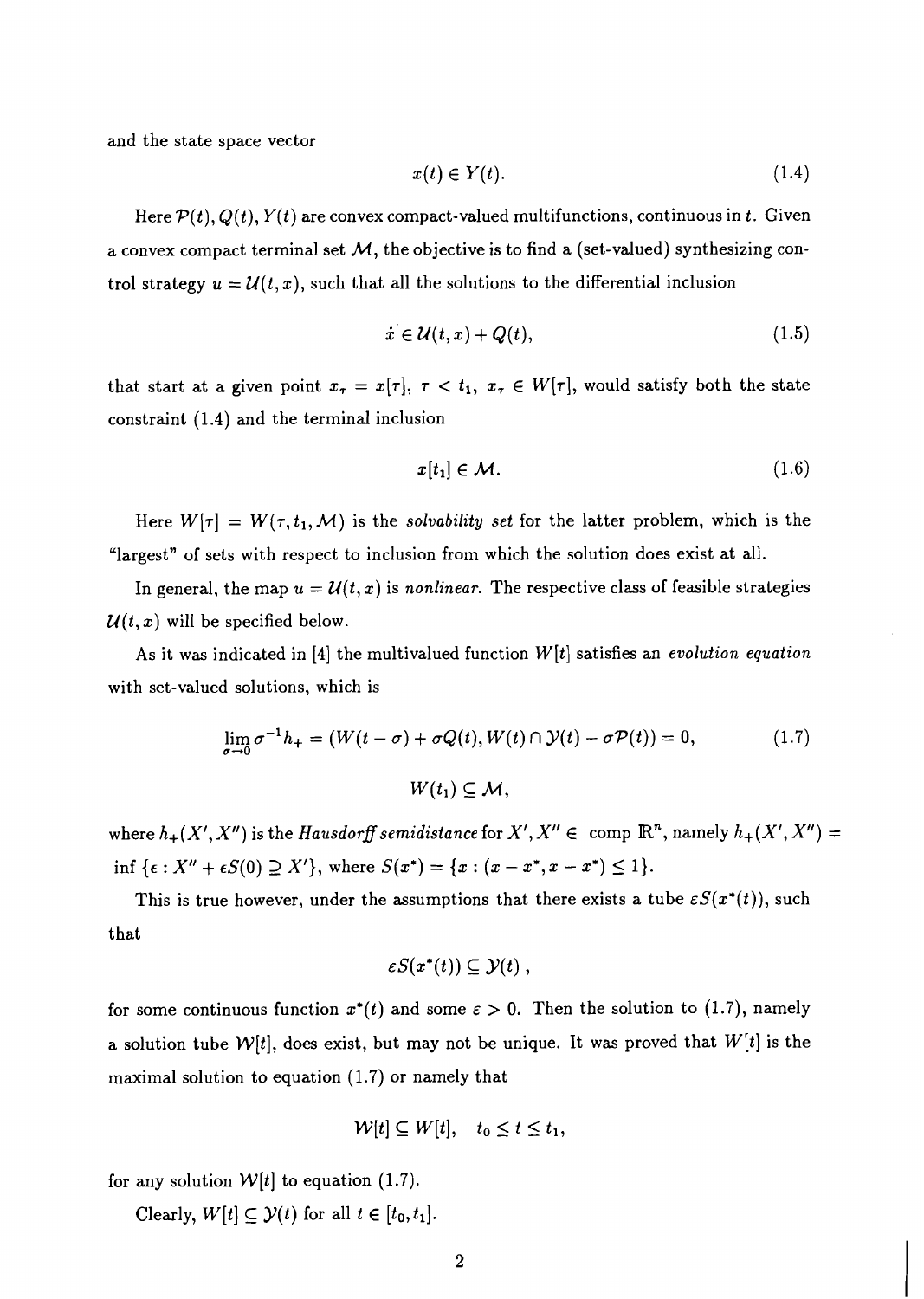**Definition 1.1** A feasible control strategy is a set-valued map  $\mathcal{U}(t,x) \neq \emptyset$  such that  $\mathcal{U}(t,x) \in \mathcal{P}(t)$  for all  $\{t, x : t \in [t_0, t_1], x \in \mathbb{R}^n\}$  and such that for any  $x[\tau] = x_{\tau} \in \mathbb{R}^n$  the solution x[t] to (1.5) does exist and is extendable throughout the interval  $[\tau, t_1]$ . The class of such strategies will be denoted as U.

Amid the class U of *feasible control strategies*  $U(t, x)$  we will single out the subclass  $U^*$  of synthesizing strategies for the target problem  $(1.6)$  with state constraints  $(1.4)$ .

**Definition 1.2** A strategy  $\mathcal{U}(t, x)$  will be a **synthesizing strategy** for the target problem (1.6) with state constraint (1.4), if for any vector  $x_{\tau} \in W[\tau]$  the solution tube  $X[t] =$  $X(t, \tau, x_{\tau}, \mathcal{U})$  for the differential inclusion (1.5) will satisfy the finite inclusion  $X[t] \subseteq$  $W[t], \tau \leq t \leq t_1$ , and therefore, the target condition  $X[t_1] \subseteq \mathcal{M}$ .

The problem of Control Synthesis is to specify the synthesizing strategy  $\mathcal{U}(t, x)$  [3]. The synthesizing strategy thus leads to a nonlinear differential inclusion. The tube of its solutions (the synthesized trajectories) could be therefore also described by evolution equations of the funnel type. Hence the arising question studied in this paper is as follows: would it be possible to present the tube of synthesized trajectories for  $(1.5)$  through some kind of solution tubes for the original uncertain linear system  $(1.1)$  with constraints  $(1.2)$ -(1.4)? Could, for example, the funnel equtions of type (1.7) be used for this purpose?

The other notations used in the sequel are as follows:  $2^{\mathbb{R}^n}$  stands for the set of all subsets of  $\mathbb{R}^n$ , conv  $\mathbb{R}^n$  for the set of all nonempty convex compact subsets of  $\mathbb{R}^n$ ,  $h_+(X, Y)$  for the Hausdorff semidistance, as indicated above, provided  $X, Y \in \text{conv } \mathbb{R}^n$ ,  $h(X, Y) =$  $max\{h_+(X, Y), h_+(Y, X)\}\$  for the Hausdorff distance between  $X, Y \in \text{conv } \mathbb{R}^n$ .

We further assume that system  $(1.1)$  -  $(1.4)$  has undergone a coordinate transformation, so that without loss of generality, we may assume  $A(t) \equiv 0$ .

Let us begin with the simplest case, when  $Q(\cdot) = \{0\}$  and  $Y(t) \equiv \mathbb{R}^n$ .

### **2 The Simplest Version**

Denote  $\mathbf{X}[t] = \mathbf{X}(t, \tau; x_{\tau}, \mathcal{U})$  to be the cross-section at time t of the tube of all trajectories to system (1.5),  $Q(\cdot) = \{0\}$ , that start at time  $\tau$ , from position  $x[\tau] = x_{\tau}$  and are governed by a feasible control  $U \in U$ . This indicates particularly that with initial set  $X^0 = \{x^0\}, x^0 = x(t_0)$ , given and with the problem of control synthesis being solvable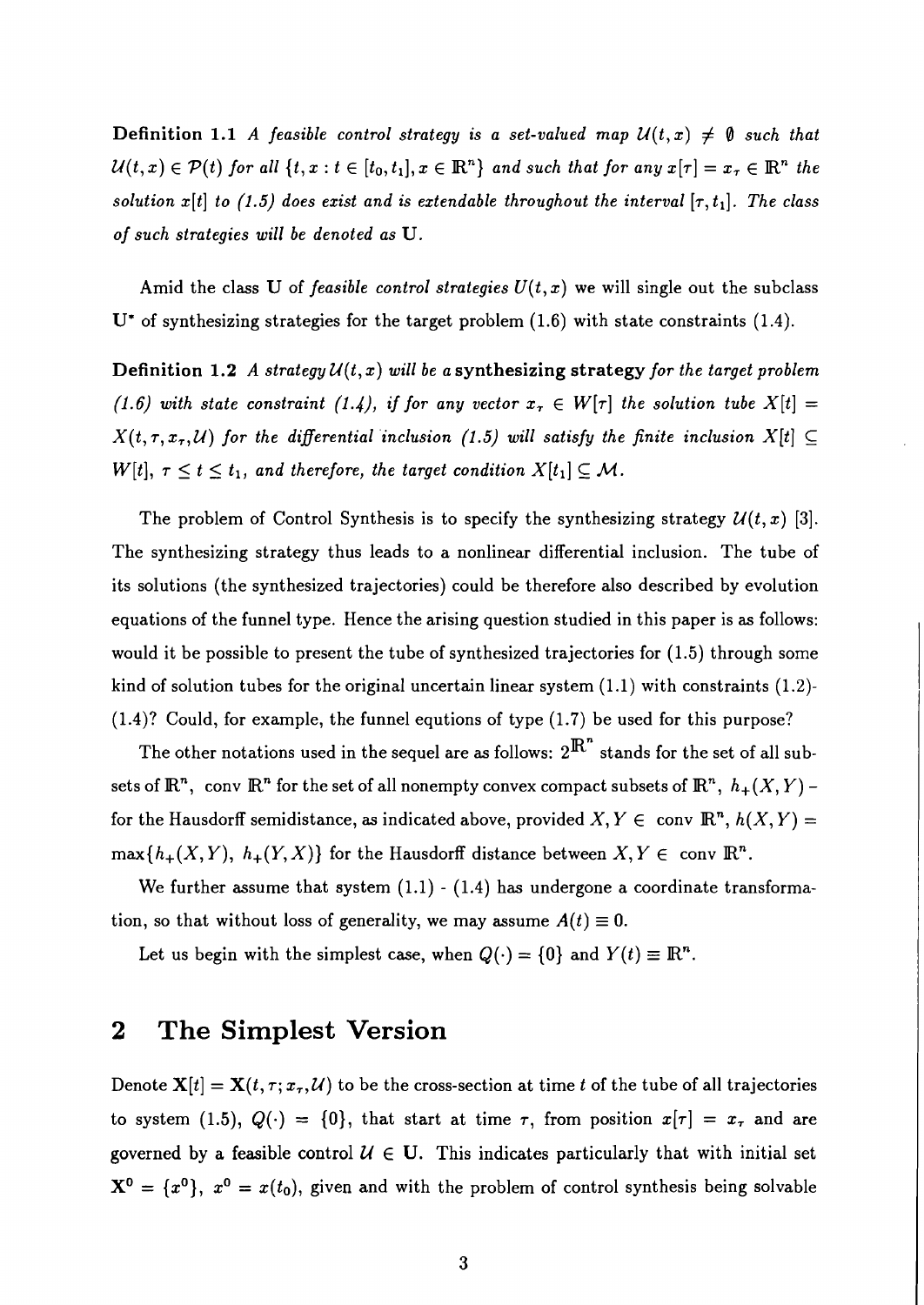for any  $x^0 \in \mathbf{X}^0$ , we have

$$
\mathbf{X}(t_1, t_0; \mathbf{X}^0, \mathcal{U}) \subseteq \mathcal{M}.
$$
 (2.1)

Consider the evolution equation

$$
\lim_{\sigma \to 0} \sigma^{-1} h(W(t - \sigma), W(t) - \sigma \mathcal{P}(t)) = 0
$$
\n(2.2)

with boundary condition

$$
W(t_1) = \mathcal{M}.\tag{2.3}
$$

This equation always has a solution  $W(t)$  with values in comp  $\mathbb{R}^n$ , presented by the set-valued Lebesgue (Aumann) integral, so that

$$
W(t) = \mathcal{M} - \int_t^{t_1} \mathcal{P}(\tau) d\tau
$$

and its support function

$$
\rho(l|W(t))=\{\max(l,w)|w\in W(t)\}
$$

is continuous differentiable in *t.* Due to *[5]* this allows to consider the funnel equation

$$
\lim_{\sigma \to 0} \sigma^{-1} h(\Gamma(t) + \sigma \mathcal{P}(t)) \cap W(t + \sigma)) = 0 \tag{2.4}
$$

with initial condition

$$
\Gamma(t_0) = \mathbf{X}^0. \tag{2.5}
$$

The solution to  $(2.4)$ ,  $(2.5)$  exists and is extendable to the interval  $[t_0, t_1]$ , particularly if *W[t]* is the solution to *(2.2), (2.3).* (see *[2,5]).* The *solution* to *(2.2)-(2.5)* is then specified as a pair  $\{W(t), \Gamma(t)\}$  of functions defined on  $[t_0, t_1]$ , with values in comp  $\mathbb{R}^n$ , that satisfy the equations *(2.2), (2.4)* for all *t* and also the boundary conditions *(2.3), (2.5).* 

The support function  $\rho(l|\Gamma(t))$  for  $\Gamma(t)$  is absolutely continuous in t.

It is not difficult to prove the following

**Lemma 2.1** The solution  $\{W(t),\Gamma(t)\}$  to the set-valued boundary problem (2.2) - (2.5) *does ezist if there ezists a function x[t] that satisfies both the differential inclusion* 

$$
\dot{x} \in \mathcal{P}(t) \tag{2.6}
$$

*and the finite inclusions* 

$$
x[t_0] \in \mathbf{X}^0; \ x(t) \in W(t) \tag{2.7}
$$

$$
t_0 \le t \le t_1.
$$

 $\overline{\mathbf{4}}$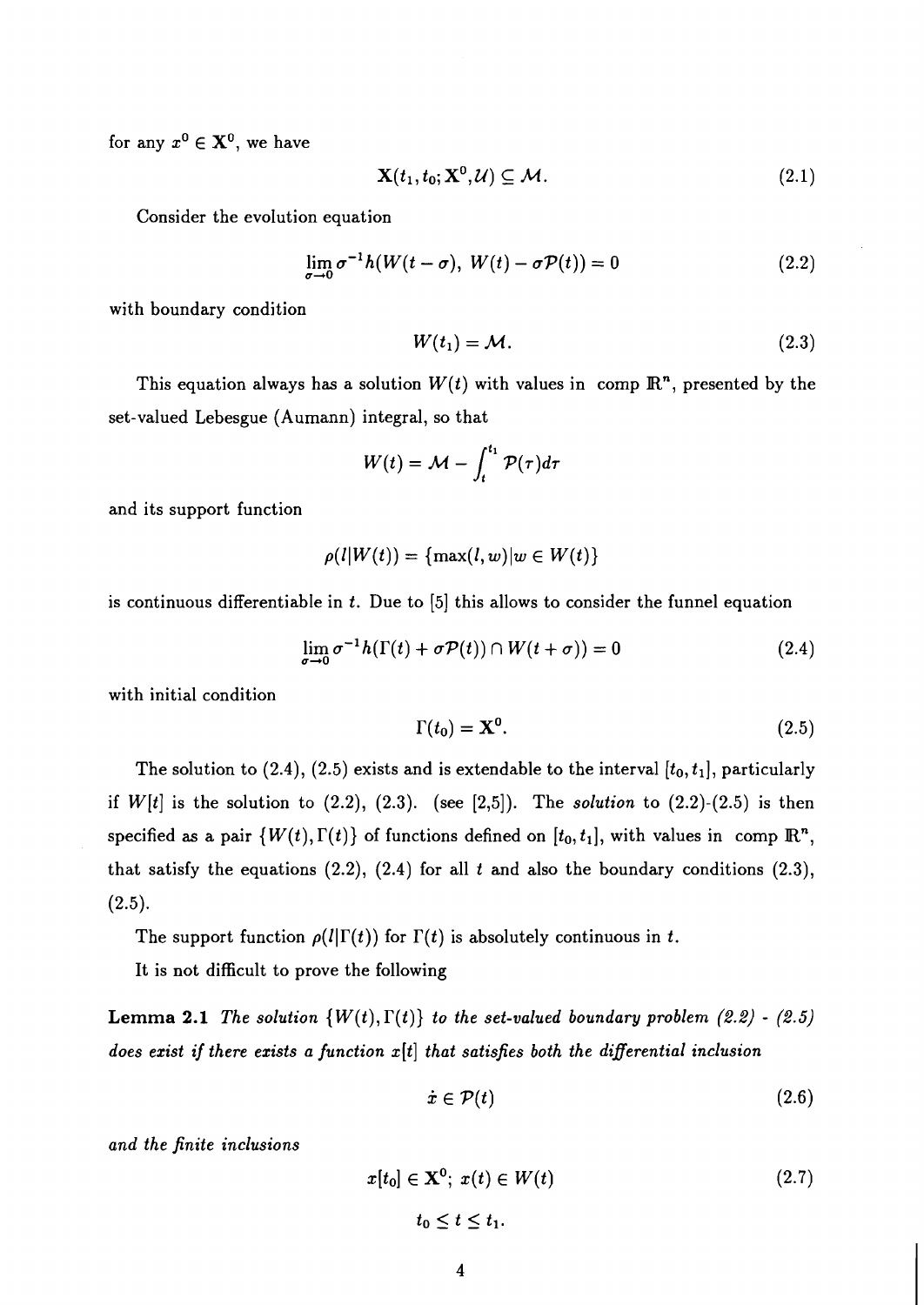**A** stronger requirement is given by

**Assumption A.** There exists a trajectory  $x^*[t]$  of system (2.6) such that  $x^*[t_0] \in X^0$ and

$$
x^*[t] \in \text{ int } W(t), \quad t_0 \leq t \leq t_1.
$$

**Theorem 2.1** *Let Assumption A be fulfilled. Then the following assertions are true:* 

- *(i) In order that there would exist a feasible strategy*  $U \in U$  *that ensures (2.1), it is necessary and sufficient that the system*  $(2.2)$  *-*  $(2.5)$  *would have a solution*  $\{W(\cdot), \Gamma(\cdot)\}.$
- *(ii)* A strategy  $U \subseteq U$  ensures the relation (2.1) if and only if the inclusion

$$
\mathbf{X}(t,t_0;\mathbf{X}^0,\mathcal{U})\subseteq\Gamma(t)
$$

*is true for all t*  $\in$   $[t_0, t_1]$ .

*(iii) The variety of set-valued maps*  $\{X(\cdot) = X(\cdot, t_0; X^0, \mathcal{U}) | \mathcal{U} \in U, X[t_1] \subseteq \mathcal{M}\}$  has a *unique maximal element*  $X^*(\cdot)$  *with respect to the inclusion and* 

$$
\mathbf{X}^*(t) \equiv \Gamma(t). \tag{2.8}
$$

Theorem *2.1* indicates that the tube *X\*(t)* of solutions to a synthesized system *(1.5),*   $(Q = \{0\})$  may be calculated without the knowledge of the control strategy *U* itself, but just through calculating the tube  $\Gamma(t)$ . It is therefore natural to pose the question: how to find the strategy  $u = U(t, x)$  that generates  $\Gamma(t)$  provided  $\Gamma(t)$  is known?

Let  $\Pi_{\Gamma}x$  denote the *metric projection* of  $x \in \mathbb{R}^n$  on set  $\Gamma \in \text{ conv } \mathbb{R}^n$ , namely  $\Pi_{\Gamma}x =$  ${x^* : ||x - x^*|| = d(x, \Gamma)}$  where  $d(x, \Gamma) = \min{||x - z|| | z \in \Gamma}$  and

$$
T_{\Gamma}(t,x)=\{u:\lim_{\sigma\to 0}\sigma^{-1}h_{+}(\Pi_{\Gamma(t)}x+\sigma u,\Gamma(t+\sigma))=0\}.
$$

It is obvious that  $\Pi_{\Gamma}(t,x) = x$  if  $x \in \Gamma(t)$  and that  $T_{\Gamma}(t,x)$  is the *tangent cone* to  $\Gamma(t)$  at point *x* if  $x \in \Gamma(t)$ .

Denote

$$
\mathcal{U}^*(t,x)=T_{\Gamma}(t,x)\cap \mathcal{P}(t).
$$

**Lemma 2.2** *The set-valued map*  $\mathcal{U}^*(t,x)$  *is a feasible synthesizing control strategy for*  $system (1.5), Q = \{0\}.$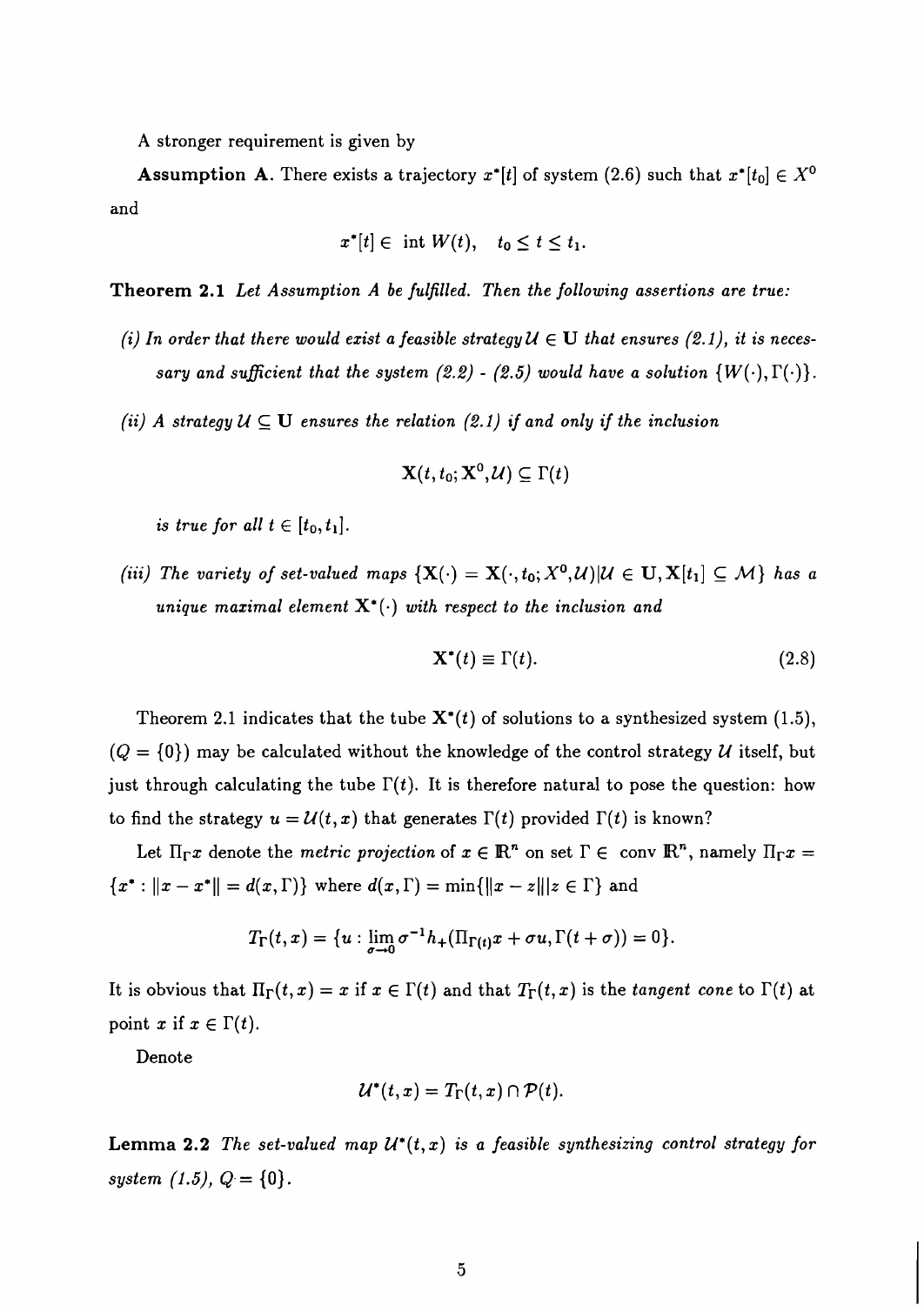The proof of Lemma *2.2* follows the standard techniques of set-valued calculus.

Calculating the full derivative in time *t* 

$$
\frac{d}{dt}d(x,\Gamma(t))
$$

due to the system

$$
\dot{x} = u, \quad u \in \mathcal{P}(t), \tag{2.9}
$$

define

$$
\mathcal{U}^{**}(t,x) = \{ u : \frac{d}{dt} d(x,\Gamma(t)) | \le 0 \}. \tag{2.10}
$$

It is not difficult to observe the following assertion

**Lemma 2.3** *The set-valued map*  $\mathcal{U}^{**}(t,x)$  *is a feasible synthesizing control strategy for system*  $(1.5), Q = \{0\}.$ 

A particular version of  $\mathcal{U}^{**}(t,x)$  is the "extremal aiming" map

$$
\mathcal{U}^l(t,x)=\partial_l\rho(-l^0(t,x)|\mathcal{P}(t)),
$$

where  $\partial_l f(l,t)$  is the subdifferential of  $f(t,l)$  in the variable *l*, and  $l^0 = l^0(t,x)$  is the unique maximizer for

$$
d[t, x] = \max\{(l, x) - \rho(l|W[t])||l|| \le 1\}
$$
  

$$
(l^0 = \{0\} \text{ if } d[t, x] = 0).
$$

**Theorem 2.2** *Assume system (2.2)-(2.5) to have a solution*  $\{W(\cdot), \Gamma(\cdot)\}$ . Then, what*ever is the set*  $X^0 \in W(t_0)$ , each of the strategies  $\mathcal{U}(t,x) = \mathcal{U}^*(t,x)$ ,  $\mathcal{U}(t,x) = \mathcal{U}^*(t,x)$ ,  $\mathcal{U}(t,x) =$  $U^e(t, x)$  generates one and the same solution tube  $\mathbf{X}^0[t]$  to the inclusion

$$
\dot{x} \in \mathcal{U}(t, x), \quad \mathbf{X}[t_0] = \mathbf{X}^0, \tag{2.11}
$$

*and* 

$$
\mathbf{X}^0[t] = \Gamma(t), \quad t_0 \leq t \leq t_1.
$$

Therefore, from the point of view of the trajectory tube  $\Gamma(t) \equiv X^0[t]$  for the synthesized system (2.11), the strategies  $\mathcal{U}^*(t,x)$ ,  $\mathcal{U}^*(t,x)$ ,  $\mathcal{U}^l(t,x)$  cannot be distinguished. What follows from Theorem 2.2 is that there exists a variety  $V^0 = \{U(t,x)\} \subseteq U^*$  of strategies, each of which generates one and the same tube  $\Gamma(t) \equiv \mathbf{X}^0[t]$ .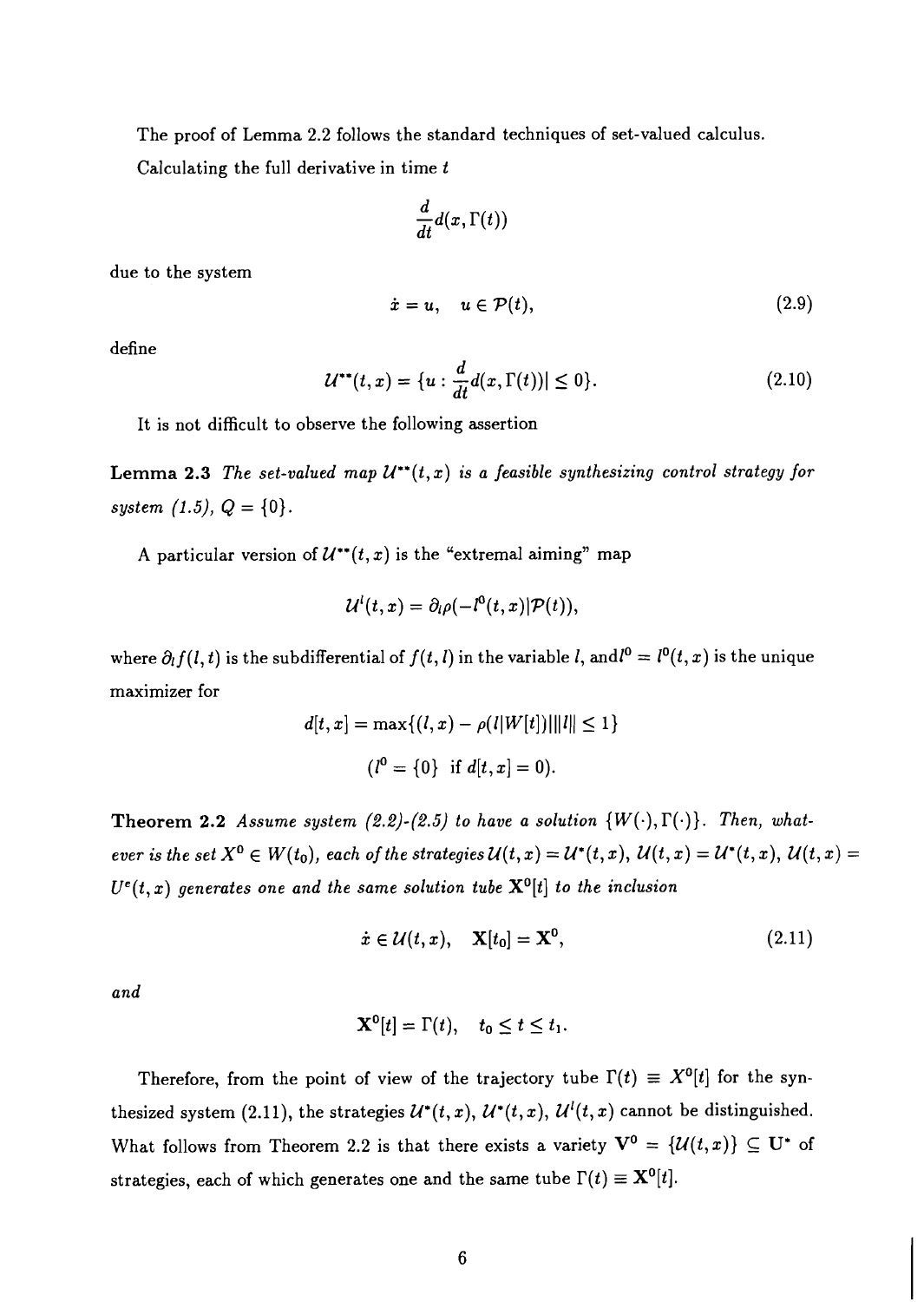**Theorem 2.3** *Suppose that*  $\mathcal{U} = \mathcal{U}^0(t, x) \subseteq \mathbf{V}^0$  and that  $x[t]$  is a solution to the system

$$
\dot{x}\in\mathcal{U}^0(t,x),\ x[t_0]\in\mathbf{X}^0,\ t_0\leq t\leq t_1.
$$

Then the function  $\dot{x}[t] \equiv u[t]$  satisfies the relation

$$
u[t] \in \mathcal{U}^*(t,x).
$$

The given theorem asserts that the tube of all the solutions to the differential inclusion (2.11) with  $\mathcal{U} = \mathcal{U}(t, x) \subseteq \mathbf{V}^0$  consists only of those trajectories that satisfy (2.11) with  $\mathcal{U}=\mathcal{U}^{*}(t,x).$ 

**Theorem 2.4** Let  $\mathcal{X}[t]$  be the solution to the "forward" funnel equation

$$
\lim_{\sigma\to 0}\sigma^{-1}h(\mathcal{X}[t+\sigma], x[t]+\sigma\mathcal{P}(t))=0.
$$

*Then* 

$$
\Gamma(t) \equiv \mathcal{X}[t] \cap W[t]. \tag{2.12}
$$

**Remark 2.1.** Since  $\Gamma(t)$  is also the attainability domain for system (2.6) with state constraints *(2.7),* the relation *(2.12)* indicates that in the particular problem considered here the state constraint for (2.6) is given precisely by  $W(t)$ , the set  $\Gamma(t)$  turns to be the intersection of the attainability domain  $\mathcal{X}[t]$  for the system (2.6) without state constraints and the state constraint  $W[t]$  itself. This property is not true in general (see for example *[GI).* 

## **3 The Synthesized Tube of Viable Trajectories**

Assume now that the state constraint (1.6) holds and that the condition  $Q = \{0\}$  is still true. Here the synthesizing strategy  $\mathcal{U} = \mathcal{U}(t, x)$  should ensure both (2.1) and the inclusion

$$
\mathbf{X}(t, t_0; \mathbf{X}^0, \mathcal{U}) \subseteq Y(t), \quad t_0 \le t \le t_1 \tag{3.1}
$$

(provided  $\mathbf{X}^0 \subseteq W[t_0]$ ).

Equation *(2.2)* will now be substituted by

$$
\lim_{\sigma \to 0} \sigma^{-1} h(W(t - \sigma), (W(t) - \sigma P(t)) \cap Y(t - \sigma)) = 0 \qquad (3.2)
$$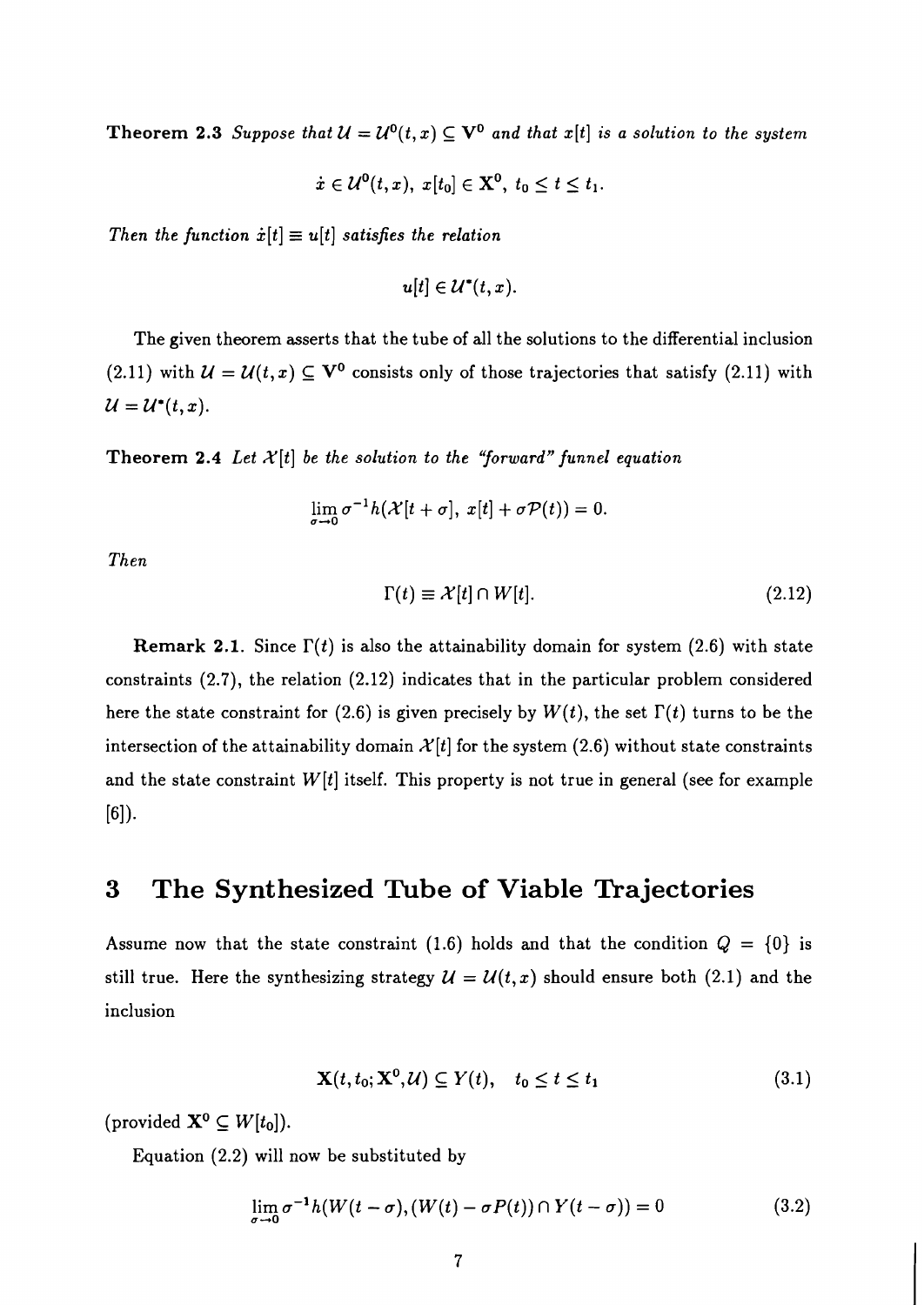$$
W(t_1) = M,\t(3.3)
$$

while equation *(2.4)* remains formally unchanged.

We further introduce

**Assumption B.** The support function  $\rho(l|Y(t))$  is Lipschitz in t.

**Assumption** C. The Assumption A is fulfilled for equation *(3.1), (3.2).* 

**Theorem 3.1** *Suppose Assumptions B and C are fulfilled. Then a control strategy*  $U \subseteq$  $U^*$  ensures the inclusions (2.1), (3.1) if and only if there exists a solution  $\{W(t), \Gamma(t)\}$  to *the system (3.1), (3.2), (2.4), (2.5). In the latter case*  $\Gamma(\cdot) = \mathbf{X}^0(\cdot)$  *is the unique maximal solution (with respect to inclusion) among the solution tubes*  $\mathbf{X}(\cdot) = \mathbf{X}(\cdot,t_0,X^0,\mathcal{U})$  that *satisfy the relations (2.3)) (3.1).* 

The synthesizing control strategies for the target problem *(1.4), (1.6)* may be again described as in the previous section and the analogies of theorems *2.2* - *2.1* are still true with the solution  $\{W(\cdot), \Gamma(\cdot)\}$  now taken from (3.2), (3.3), (2.4), (2.5). The class  $V^*$  is defined accordingly.

A relatively simple way of calculating  $\Gamma(t)$  is with the aid of a solution  $\mathcal{X}[t]$  to the funnel equation

$$
\lim_{\sigma \to 0} \sigma^{-1} h(\mathcal{X}(t+\sigma), \ (\mathcal{X}(t)+\sigma P(t)) \cap Y(t)) = 0 \tag{3.4}
$$

$$
\mathcal{X}(t_0) = X^0. \tag{3.5}
$$

**Theorem 3.2** Let  $\{W(\cdot),\Gamma(\cdot)\}$  be the solution to system  $(3.2)$ ,  $(3.3)$ ,  $(2.4)$ ,  $(2.5)$ . Then *the strategies U\*, U\*\*, U' generate one and the same tube*  $\Gamma(\cdot) = \mathbf{X}^0[\cdot]$  *the tube*  $\Gamma(\cdot)$  *may be represented as* 

$$
\Gamma(t) \equiv \mathcal{X}[t] \cap W(t),
$$

where  $W(t)$  and  $\mathcal{X}[t]$  are the solutions to (3.2), (3.3) and (3.4), (3.5) respectively.

#### **4 Synthesizing Viable Tubes Under Counteraction**

The general case that incorporates both the state constraints *(1.6)* and the input uncertainty  $(Q(\cdot) \neq \emptyset)$  does not allow a direct propagation of the results of Sections 2 and *3.* To treat the problem we will use the notion of Hausdorff semidistance introduced in Section *1.*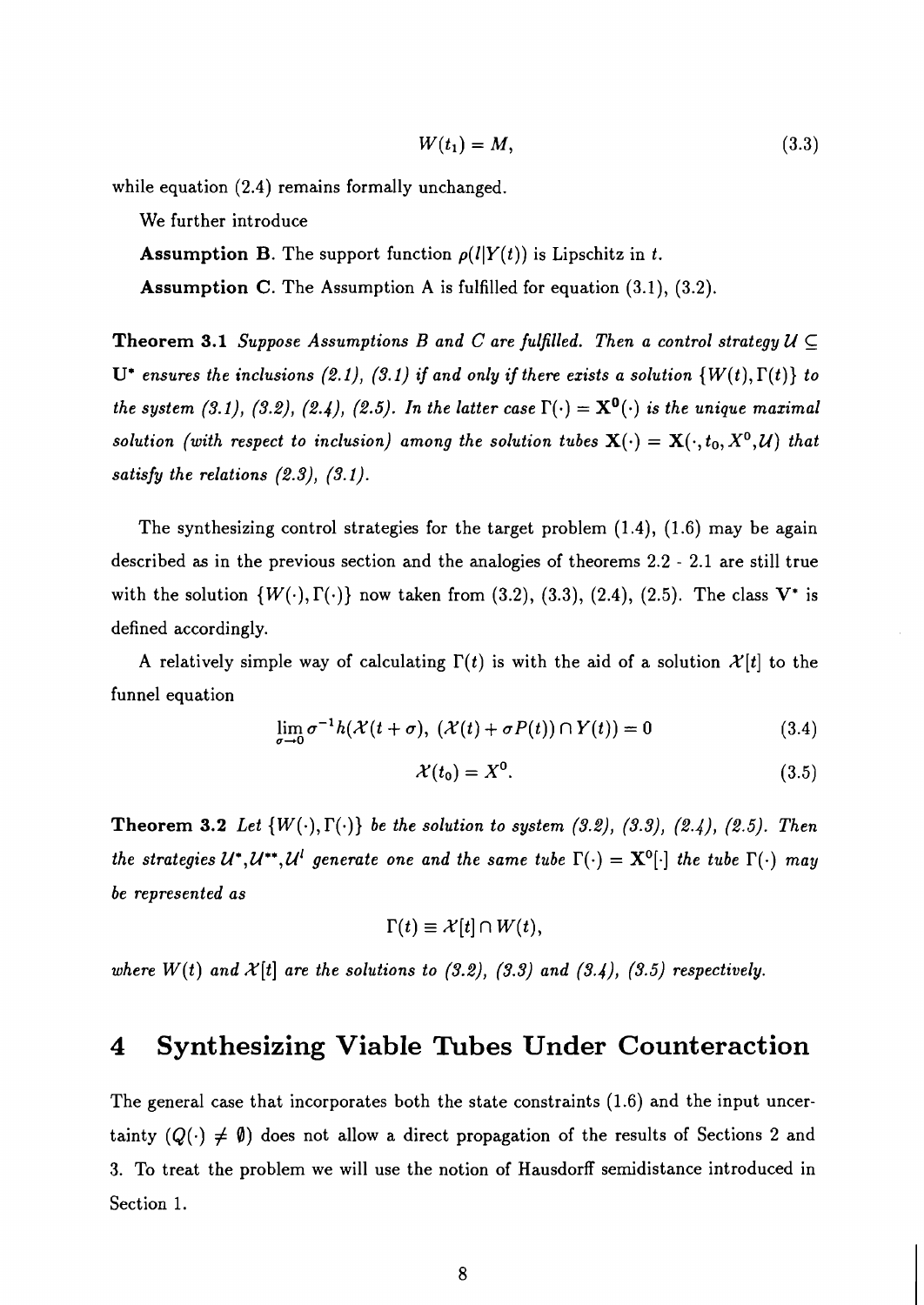Definition 4.1 A *multivalued map*  $Z(\cdot) : [t_0, t_1] \rightarrow conv \mathbb{R}^n$  *is*  $h_+$  - *absolutely continuous from the left (the right) if for any*  $\epsilon > 0$  *there exists a*  $\delta > 0$  *such that* 

$$
\sum_i (t''_i - t'_i) < \delta
$$

*implies* 

$$
\sum_{i} h_{+}(Z(t'_{i})Z(t''_{i})) < \varepsilon
$$

$$
(\sum_{i} h_{+}(Z(t''_{i}), Z(t'_{i})) < \varepsilon)
$$

Let us now introduce the following pair of evolution equations

$$
\lim_{\sigma \to 0} \sigma^{-1} h_+(W(t-\sigma) + \sigma Q(t), W(t) \cap Y(t) - \sigma P(t)) = 0
$$
\n(4.1)

$$
W(t_1) \subseteq \mathcal{M} \tag{4.2}
$$

$$
\lim_{\sigma \to 0} \sigma^{-1} h_+(\Gamma(t+\sigma), \Gamma(t) \cap W(t) + \sigma P(t) + \sigma Q(t)) = 0 \tag{4.3}
$$

$$
\Gamma(t_0) = \mathbf{X}^0. \tag{4.4}
$$

Definition 4.2 The solution  $\{W(\cdot),\Gamma(\cdot)\}$  to the system  $(4.1)$  -  $(4.4)$  will be defined as *a pair of*  $h_+$  *- absolutely continuous set-valued functions*  $W(t), \Gamma(t), t \in [t_0, t_1]$ , (with the *first of these possessing this property from the right and the second from the left), that satisfy equations (4.1), (4.3) almost everywhere and also the boundary conditions (4.2), (4.4).* 

Let  $\mathbf{X}_Q(t, t_0, \mathbf{X}^0, \mathcal{U})$  denote the tube of all solutions to (1.5),  $x^0 \in \mathbf{X}^0$ .

Theorem 4.1 *In order that there would ezist a synthesizing strategy for the target problem* 

$$
\mathbf{X}_{\mathbf{Q}}(t, t_{0}, \mathbf{X}^{0}, \mathcal{U}) \subseteq Y(t), \quad t \in [t_{0}, t_{1}], \tag{4.5}
$$

$$
\mathbf{X}_Q(t,t_0,\mathbf{X}^0,\mathcal{U})\subseteq\mathcal{M}
$$
 (4.6)

*due to the system (1.5), it is necessary and suficient that there would ezist a solution {W(-), r(.)) to system (4.1)* - *(4.4).* 

The introduction of funnel equations involving semidistances *h+* rather than distances *h* does not require to impose any additional regularity assumptions.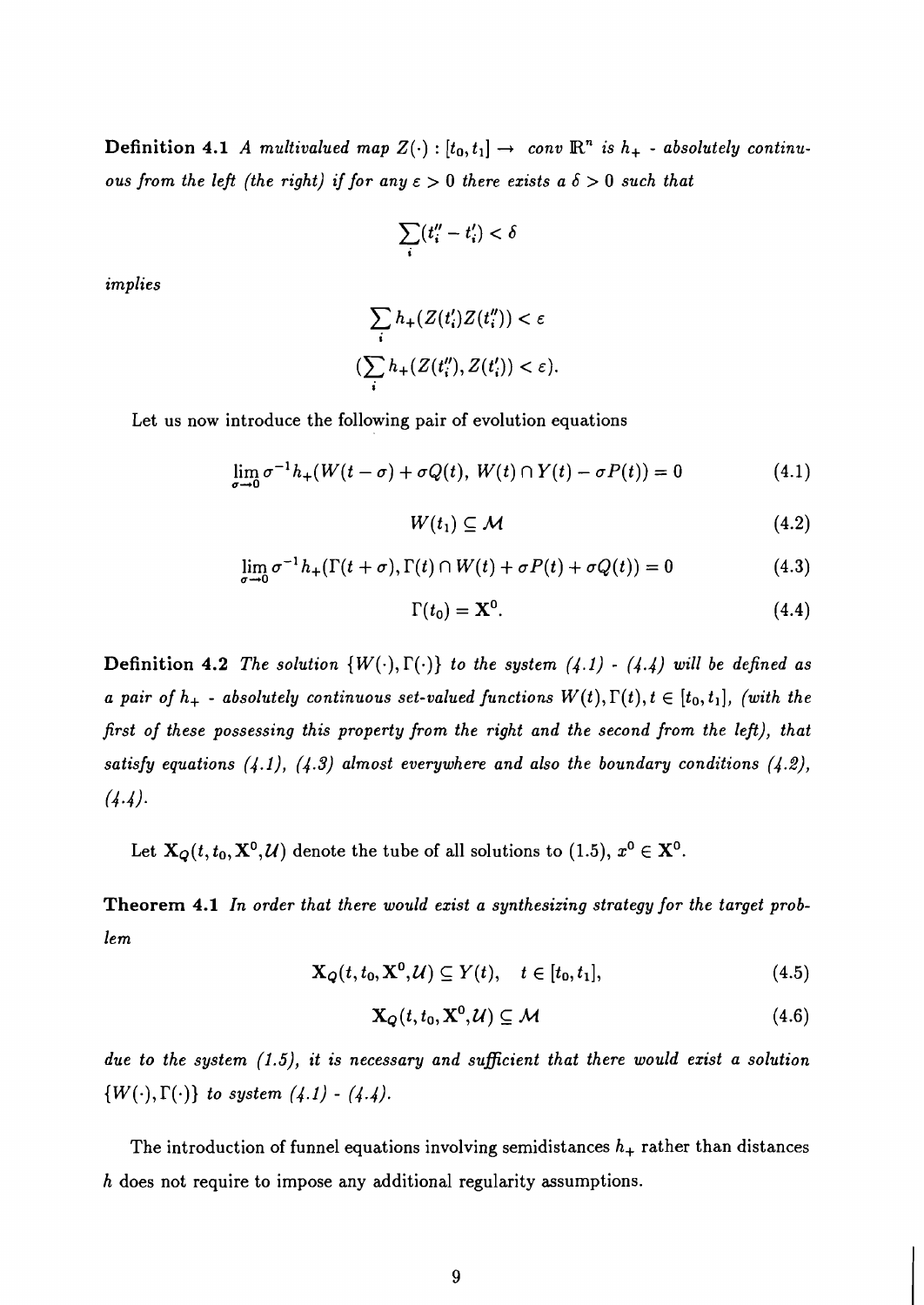We could have also done this in the previous sections. However in this case the unicity of the solution  $\{W(\cdot), \Gamma(\cdot)\}$  would be lost. The absence of unicity could be compensated through the notion of maximal solution.

Once the variety of solutions to  $(4.1)$  -  $(4.4)$  is nonvoid, there exists a unique maximal solution  $\{W^0(\cdot), \Gamma^0(\cdot)\}\)$  to this system (with respect to inclusion)

**Theorem 4.2** Let the system  $(4.1)$  -  $(4.4)$  be resolvable by a strategy  $\mathcal{U}(t,x)$  and let  $\{W^0(\cdot),\Gamma^0(\cdot)\}$  be the maximal solution to this system. Then the multivalued map  $\Gamma^0(\cdot)$ coincides with the maximal tube  $X_Q^0(\cdot)$  of the variety of all tubes  $X_Q(\cdot) = X_Q(\cdot, t_0, X^0, U)$ that satisfy  $(4.5)$ ,  $(4.6)$ .

Presuming  $\Gamma^{0}(t)$  to be known, let us now use this knowledge to specify a strategy  $\mathcal{U}(t, x)$  that resolves the problem  $(1.5)$ ,  $(4.5)$ ,  $(4.6)$ .

Consider the distance  $d(x, \Gamma^0(t)) = h_+(x, \Gamma^0(t))$ , and further, the set

$$
\mathcal{U}(t,x,v) = \{ u \in P(t) : \frac{d d(x,\Gamma^0(t))}{dt} \Big|_{(4,7),f} \leq 0 \}
$$

Here  $d d(t, x)/dt$  is the derivative in time  $t + 0$  of the distance  $d(x, \Gamma^0(t))$  due to the system

$$
\dot{x} = u + f. \tag{4.7}
$$

Denote

$$
\mathcal{U}_+(t,x)=\cap_{v\in Q(t)}\mathcal{U}(t,x,v).
$$

(We further assume  $\mathcal{U}_+(t,x) \neq \emptyset$ .)

Also define the strategy  $\mathcal{U}_+^l(t, x)$  as  $\mathcal{U}_-^l(t, x)$  in Section 2, where  $\Gamma(t)$  is now substituted by  $\Gamma^{0}(t)$ .

**Lemma 4.1** Each of the strategies  $\mathcal{U}_+(t, x)$ ,  $\mathcal{U}_+^l(t, x)$  is a feasible synthesizing strategy for the problem (1.5), (4.5), (4.6)

**Theorem 4.3** If  $\Gamma^{0}(t)$  is the maximal solution to  $(4.1)-(4.4)$ , then

$$
\mathbf{X}_Q(t,t_0,\mathbf{X}^0,\mathcal{U}_+^l) \equiv \mathbf{X}_Q(t,t_0,\mathbf{X}^0,\mathcal{U}_+) \equiv \Gamma^0(t).
$$